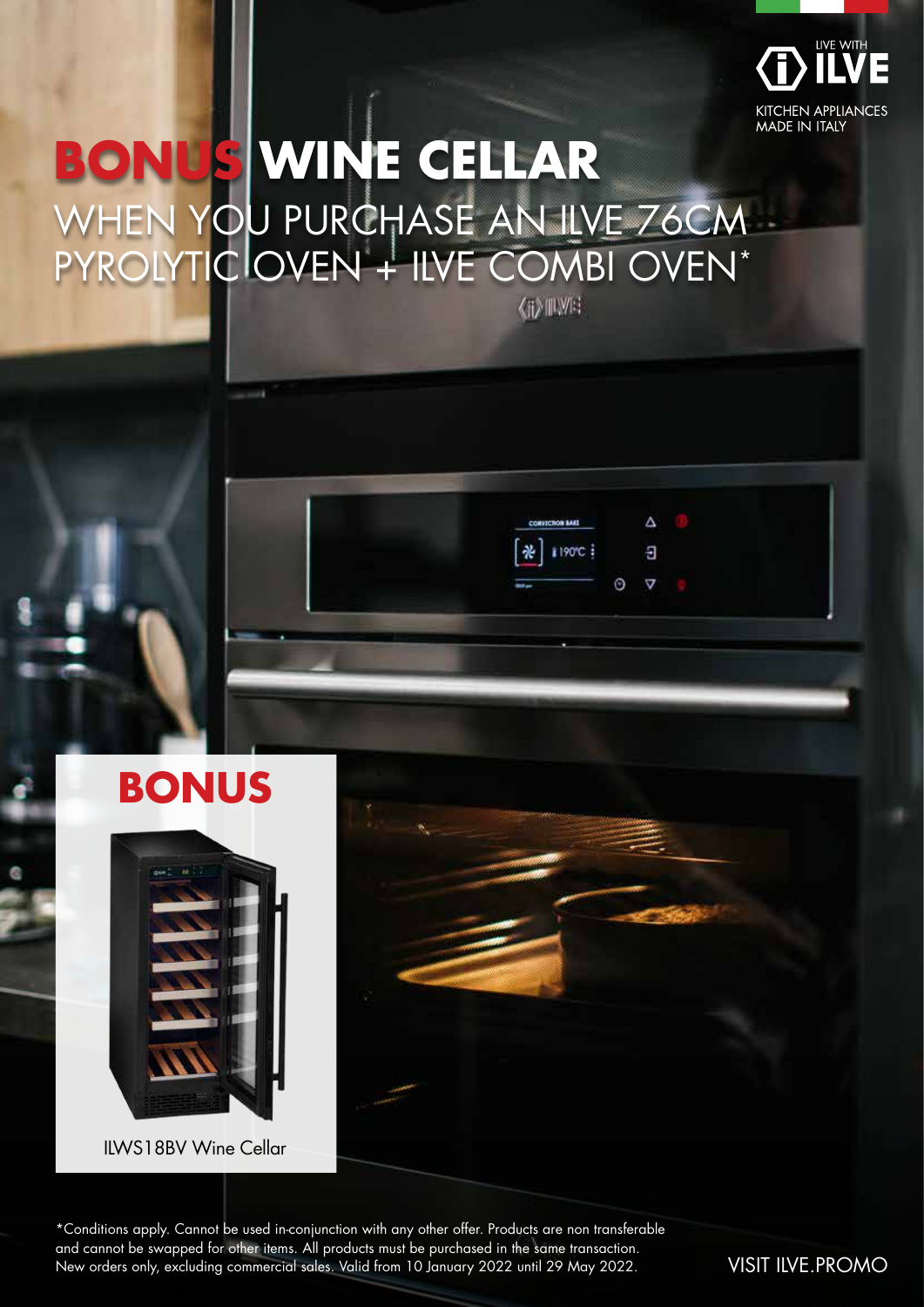### **ILVE BONUS GIFT WITH PURCHASE PROMOTION TERMS AND CONDITIONS**



**ILVE Promotion Terms and Conditions for:**

- **i) PRO-Line, HNF, NT Series Freestanding Cookers**
- **ii) ILVE Built-in 760 series & combi ovens**
- **iii) ILVE Built-in Cooktops**
- 1. This page contains Information on how to redeem ILVE promotional offers and form a part of these terms and conditions.
- 2. Offer is not to be used in conjunction with any other offer.
- 3. Delivery will be made only within Australia.
- 4. The promotion is valid for ILVE branded products only, purchased from an authorised ILVE dealer displaying advertising for the promotion in store during the promotional period.
- 5. This offer applies to eligible private retail buyers of new ILVE appliances during the promotional period. The offer strictly excludes; display stock, factory second & T2 stock, carton damaged, project and commercial customers.
- 6. Eligible Customer's must purchase ILVE branded Appliances during the following Promotion Period: Promotions: Start: 12:00am 10th January 2022 Ends: 11:59pm 29th May 2022
- 7. To be eligible to redeem the bonus item, the purchase must be made in one instance, of ILVE branded product only, and is applicable to:

Individual Promotional Offers Detailed:

- *I) bonus tepanyaki plate valued at \$1,000 when you purchase an ILVE nt / hnf / pro-line Series cooker*
- *Ii) bonus ilws18bv wine cellar when you purchase an ILVE 76cm pyrolytic oven + ilve combi oven*
- *Iii) bonus 2 piece fry pan set (rrp\$195) when you purchase an ILVE built-in cooktop*

The offer is limited to one redemption per purchase.

- 8. The promotion may end earlier should stocks of the offered products not be available and Eurolinx Pty Ltd reserves the right to change/substitute/replace the promotional products at any time during the promotional period with products to equal or higher value of the original products offered without notice.
- 9. "Authorised ILVE dealer" excludes any on-line bidding or auction websites (i.e. www.ebay.com.au) or any unauthorised retailers. The Promoter recommends that prior to purchasing a Participating Product the customer verify that the retailer is authorised to participate in this Promotion
- 10. Redemption form should only be completed via this on-line form in full by the purchaser ONLY (the form can be emailed to the customer should you not be able to complete this on-line form) the products should be FULLY PAID AND RECEIPT DATED ON OR BEFORE 18th April, verifying purchase, and a copy of the invoice itemising the purchase MUST be provided. Proof of purchase must clearly show qualifying products purchased, the purchase price and date of purchase. Eurolinx Pty Ltd recommends that you take a copy of the invoice & keep a copy of THIS redemption form before you post it to us as we will not be liable for any loss.
- 11. All transactions (i.e. payment in FULL to the retailer or to Eurolinx) and redemption forms must be fully completed by the customer / end user and received by the promoter (Eurolinx Pty Ltd) by close of business (11:59pm) on 31st May 2021 to be eligible for the promotion. No redemptions will be processed after this date unless the purchased product has not yet arrived to Australia.
- 12. Once the offer has been redeemed there will be no refunds available on the purchased items.

## **PAGE 01/02 VALID UNTIL 29 MAY 2022**